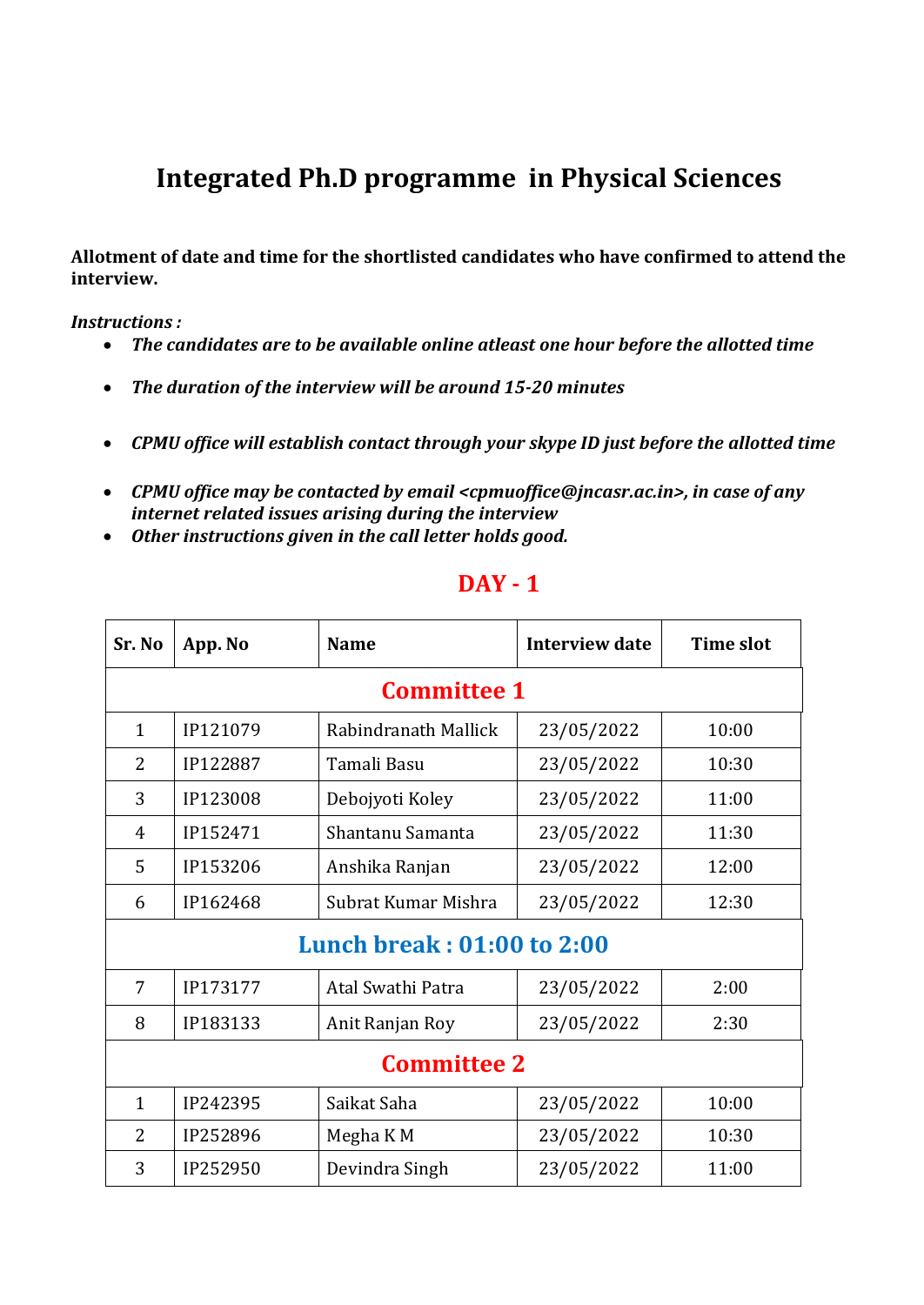| $\overline{4}$                    | IP302698                   | Debdulal Dey            | 23/05/2022 | 11:30 |  |  |
|-----------------------------------|----------------------------|-------------------------|------------|-------|--|--|
| 5                                 | IP342518                   | George Emmanuel         | 23/05/2022 | 12:00 |  |  |
| 6                                 | IP351724                   | Rudra Prosad Sarkar     | 23/05/2022 | 12:30 |  |  |
|                                   | Lunch break: 01:00 to 2:00 |                         |            |       |  |  |
| $\overline{7}$                    | IP383254                   | Sarwin Deon<br>Chandran | 23/05/2022 | 2:00  |  |  |
| 8                                 | IP391942                   | Suman Kumar Nath        | 23/05/2021 | 2:30  |  |  |
| <b>Committee 3</b>                |                            |                         |            |       |  |  |
| $\mathbf{1}$                      | IP412604                   | Priyanka Sinha          | 23/05/2021 | 10:00 |  |  |
| $\overline{2}$                    | IP432543                   | Subhajit Manna          | 23/05/2021 | 10:30 |  |  |
| 3                                 | IP442307                   | Mayukh Saha             | 23/05/2021 | 11:00 |  |  |
| $\overline{4}$                    | IP451104                   | <b>Kunal Kumar</b>      | 23/05/2021 | 11:30 |  |  |
| 5                                 | IP452917                   | Subham Mondal           | 23/05/2021 | 12:00 |  |  |
| 6                                 | IP513187                   | Divyansh Rathore        | 23/05/2021 | 12:30 |  |  |
| <b>Lunch break: 01:00 to 2:00</b> |                            |                         |            |       |  |  |
| 7                                 | IP562002                   | Kashish Kapoor          | 23/05/2021 | 2:00  |  |  |
| 8                                 | IP562918                   | Chayan Kumar Mandal     | 23/05/2021 | 2:30  |  |  |

## **DAY - 2**

| Sr. No                     | App. No  | <b>Name</b>        | Interview date | <b>Time slot</b> |  |
|----------------------------|----------|--------------------|----------------|------------------|--|
| <b>Committee 1</b>         |          |                    |                |                  |  |
| $\mathbf{1}$               | IP572786 | Vanisha Vashishtha | 24/05/2022     | 10:00            |  |
| 2                          | IP591857 | Nimi Mathew        | 24/05/2022     | 10:30            |  |
| 3                          | IP592526 | Maitri Ganguli     | 24/05/2022     | 11:00            |  |
| 4                          | IP593149 | Satyam             | 24/05/2022     | 11:30            |  |
| 5                          | IP642562 | Chinmay S          | 24/05/2022     | 12:00            |  |
| 6                          | IP662067 | Sumit yadav        | 24/05/2022     | 12:30            |  |
| Lunch break: 01:00 to 2:00 |          |                    |                |                  |  |
| 7                          | IP671634 | Abhay Kasturi      | 24/05/2022     | 2:00             |  |
| 8                          | IP682542 | Santanu Singh      | 24/05/2022     | 2:30             |  |